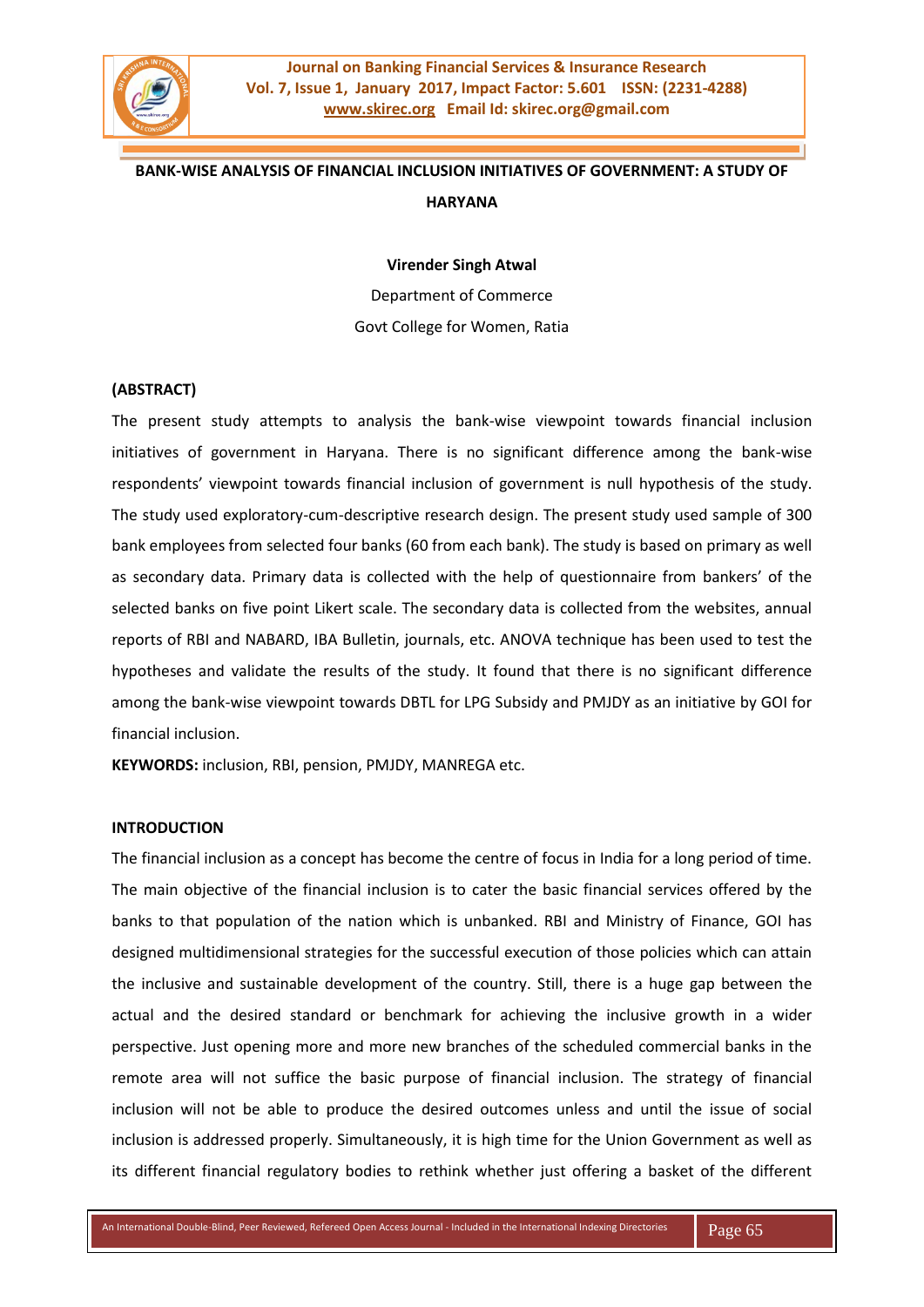

money market instruments to the common mass will be sufficient enough to achieve their goal. The cycle of the financial inclusion remains incomplete so long the product and services of both the money market as well as the capital market can be made accessible to the all stakeholders of the nation **(Dhar, 2013)**.

#### **LITERATURE REVIEW**

A brief review of some of the relevant literature is as under:

**Leeladhar (2006)** highlighted that financial inclusion is the delivery of banking services at an affordable cost to the vast sections of advantaged and low income groups. **Mohan (2006)**  highlighted the significance of lack of access by certain segments of the society to appropriate, lowcost, fair and safe financial products and services from mainstream providers. **RBI (2008)** explained in its report the long history of sound banking system developed by RBI after Independence, which could support planned economic development through mobilization of resources/deposits and channel them into productive sectors. **RamJi (2009)** assessed the implementation of the financial inclusion drive and the use of banking services by households of Gulbarga, a District in the state of Karnataka, which is one of the first locations claimed to have achieved 100 per cent financial inclusion. The results showed that 36 per cent of the total sample remained excluded from the mainstream of banking. Those which are in the ambit of banking periphery are mostly under Mahatma Gandhi National Rural Employment Guarantee Scheme (MGNREGS) than under the financial inclusion drive. Accounts were opened by household to receive government assistance. **Joseph (2010)** appraised the financial institutions which have a very crucial and a wider role to play in fostering financial inclusion. Lack of financial literacy is the major hindrance in spreading financial inclusion. This has resulted in the more than 50 per cent of savings of the household sector and of the financially illiterate getting drained in non-financial investments. **Nair (2015)** appraised the branchless banking project of the bank, which was initially launched in Chandauli district in the state of Uttar Pradesh and subsequently extended to Wardha district in Maharashtra and 8 districts of Andhra Pradesh. Bank also provided this facility to the migrant workers living in Mumbai, Karaikudi in Tamil Nadu and Chandigarh City. Till date, the bank is serving in excess of 3 million branchless banking customers through the BCs with about 3254 customer service touch points. The study examined the extent of financial inclusion in West Bengal. **Adhikay and Bagli (2010)** examined the socio-economic traits as determinants of the financial exclusion and inclusion. In order to accelerate the financial inclusion through curbing the hegemony of village moneylenders, it was suggested to implement the SHGs Bank/Co-operative Linkage more intensively in rural areas under study. **The Economist (2012)** indicated in its report that the financial exclusion is a global issue. In some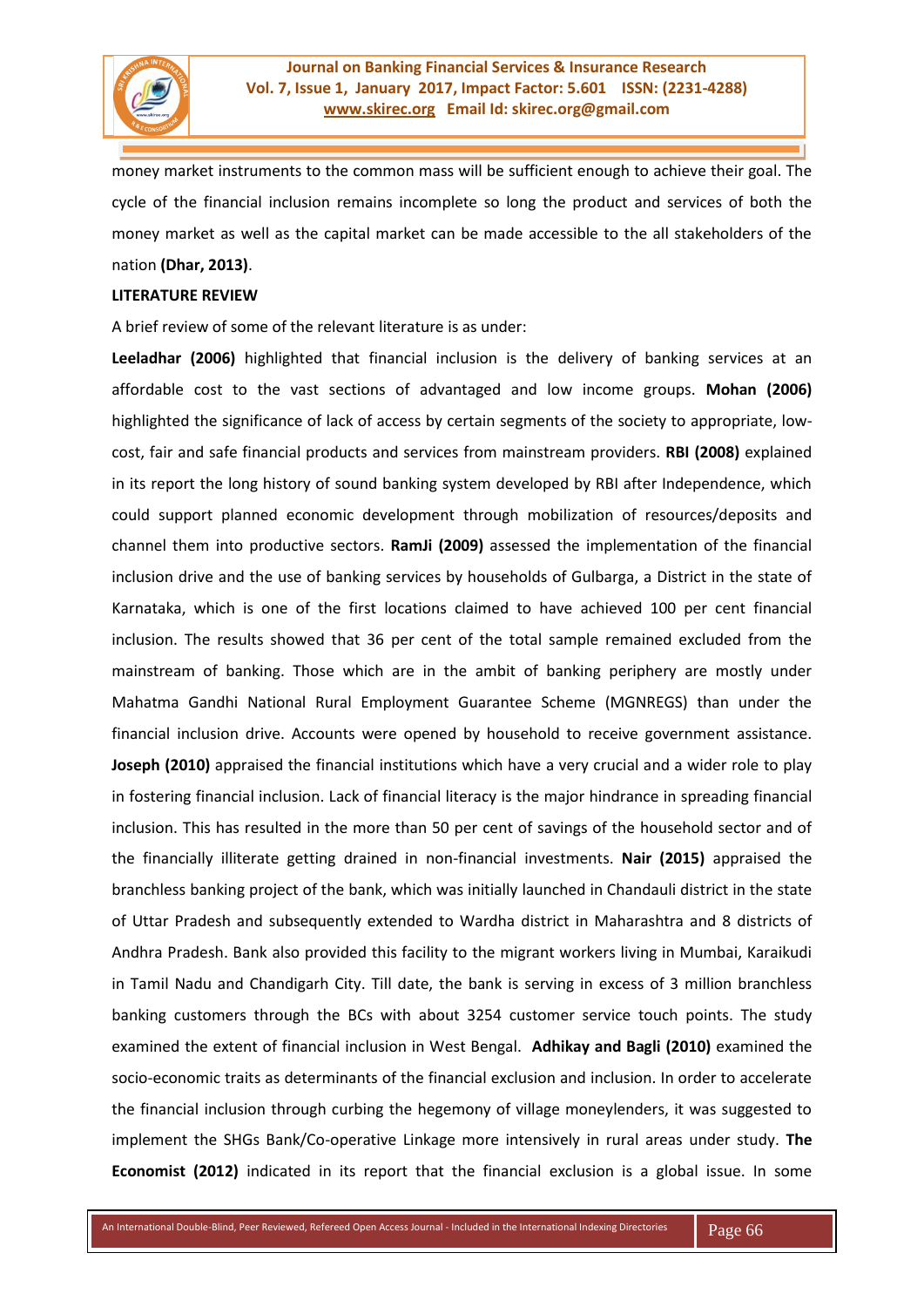

countries, fewer than 10 per cent of people have access to financial services of any kind. But even in developed countries, the harsh realities of exclusion are just as real. The global emerging challenges in access to finance, access to resources and use of financial services remains a big constraint. Two thirds of the adult population in developing countries or 2.7 billion people lack access to basic formal financial services such as savings or checking accounts. **Panda (2016)** stated that India's efforts towards financial inclusion started with its bank nationalization program, way back in 1969. Several important steps have been taken in this direction since then. However, these efforts could not meet with much success until the recent launch of the PMJDY, which emerged as the game changer. **Atwal (2016)** analyzed the bankers' viewpoint towards Aadhaar Card as a tool of financial inclusion. It found that there is no significant difference among the district-wise bankers' viewpoint with regard to Aadhaar Card as a tool of financial inclusion by Government of India. However, a significant difference among the bank-wise respondents' viewpoint is found in this regard.

The foregoing literature have not studied about the financial inclusions initiatives of the government and bankers responses have not considered in the above literature even the no study was conducted in Haryana State. Therefore, the present study title 'Bank-wise analysis of financial inclusion initiatives of government: A study of Haryana'.

#### **RESEARCH DESIGN**

The objective of the study is bank-wise analysis of financial inclusion initiatives of government in Haryana. Null Hypothesis of the study is there is no significant difference among the bank-wise respondents' viewpoint towards financial inclusion of government. The study used exploratory-cumdescriptive research design. The population for the present study is the respondents of selected banks of Haryana i.e. who are dealing with the various schemes covered under financial inclusion. For this study, a sample of 300 bank employees is selected from five banks *viz*. State bank of India, Punjab national bank, Oriental bank of India, Union bank of India and Haryana gramin bank (60 from each bank). The study is based on primary as well as secondary data. Primary data is collected with the help of questionnaire from bankers' of the selected banks on five point Likert scale. The secondary data is collected from the websites, annual reports of RBI and NABARD, IBA Bulletin, journals, etc. ANOVA technique has been used to test the hypotheses and validate the results of the study.

## **ANALYSIS AND INTERPRETATION**

This part covers the analysis of the banker's viewpoint on financial inclusion initiatives by government in the selected banks such as DBTL for LPG Subsidy, MNREGA, Pension and PMJDY.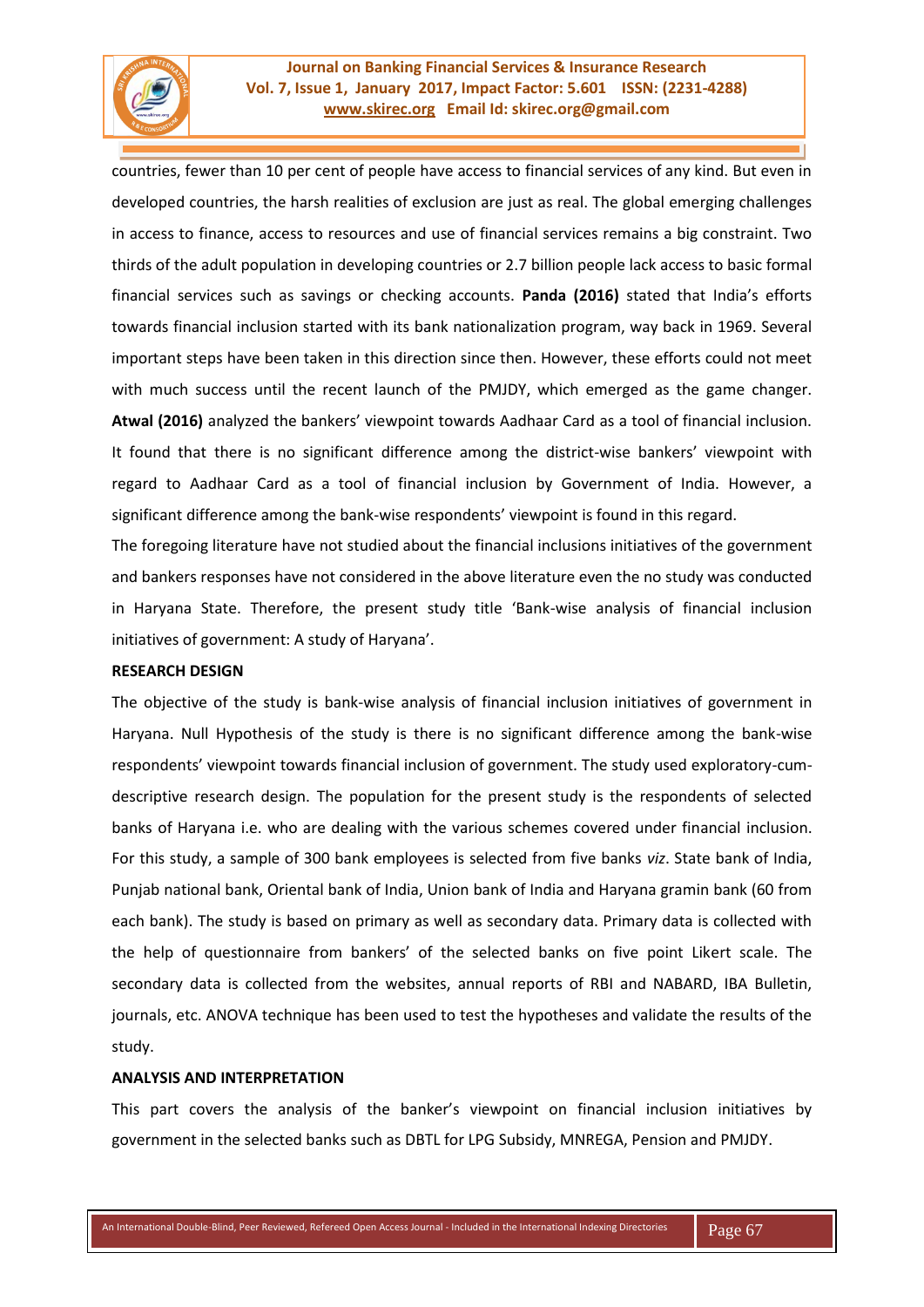

## **Journal on Banking Financial Services & Insurance Research Vol. 7, Issue 1, January 2017, Impact Factor: 5.601 ISSN: (2231-4288) [www.skirec.org](http://www.skirec.org/) Email Id: skirec.org@gmail.com**

The analysis of bank-wise response in Table 1 with respect to DBTL for LPG subsidy reveals that maximum respondents *i.e*. 57 respondents (19 percent) from SBI, 54 respondents (18 percent) from PNB, 53 respondents (17.7 percent) from OBC, 54 respondents (18 percent) from UBI and 54 respondents (18 percent) from HGB strongly agree with DBTL for LPG subsidy as an initiative of GOI for financial inclusion. Comparatively, SBI is placed at the top (Mean =4.93, SD=0.31), followed by PNB & HGB (Mean =4.90, SD=0.30), OBC (Mean =4.87, SD=0.39) and UBI (Mean =4.86, SD=0.43) in terms of DBTL for LPG subsidy as an initiative of GOI for financial inclusion. Statistically, ANOVA results show that there is no significant difference among the bankers' viewpoint towards DBTL for LPG subsidy as an initiative of GOI for financial inclusion (*p=*0.824)*,* therefore the null hypothesis  $(H<sub>01</sub>)$  is accepted at 5 percent level of significance.

The analysis of bank-wise response in Table 2 with respect to MNREGA depicts that maximum respondent *i.e*. 33 respondents (11 percent) from PNB, 35 respondents (11.7 percent) from OBC, 33 respondents (11 percent) from HGB agree with MNREGA as an initiative of financial inclusion by the GOI.

Comparatively, OBC is placed at the top (Mean =3.65, SD=0.66), followed by HGB (Mean =3.64, SD=0.61), PNB (Mean =3.57, SD=0.56), UBI (Mean =3.38, SD=0.61) and SBI (Mean =3.29, SD=0.52) in terms of MNREGA as an initiative of financial inclusion by GOI. Statistically, ANOVA results show that there is a significant difference among the bankers' viewpoint towards MNREGA as an initiative of financial inclusion by GOI ( $p=0.002$ ), therefore the null hypothesis ( $H_{01}$ ) is rejected at 5 percent level of significance.

The analysis of bank-wise response with respect to pension in Table 3 reveals that maximum respondents *i.e*. 28 respondents (9.3 percent) from SBI, 39 respondents (13 percent) from PNB, 40 respondents (13.3 percent) from OBC, 31 respondents (10.3 percent) from UBI and 42 respondents (14 percent) from HGB agree with pension as an initiative for financial inclusion by the GOI. Comparatively, OBC is placed at the top (Mean =3.85, SD=0.61), followed by HGB (Mean =2.17, SD=0.53), PNB (Mean =3.68, SD=0.50), UBI (Mean =3.57, SD=0.67) and SBI (Mean =3.53, SD=0.56) in terms of pension as an initiative by GOI for financial inclusion. Statistically, ANOVA results show that there is a significant difference among the bankers' viewpoint towards pension as an initiative for financial inclusion by GOI ( $p=0.005$ ), therefore the null hypothesis (H<sub>01</sub>) is rejected at 5 percent level of significance.

Bank-wise analysis of response with respect to PMJDY in Table 4 reveals that maximum respondents *i.e*. 50 respondents (16.7 percent) from SBI, 49 respondents (16.3 percent) from PNB, 51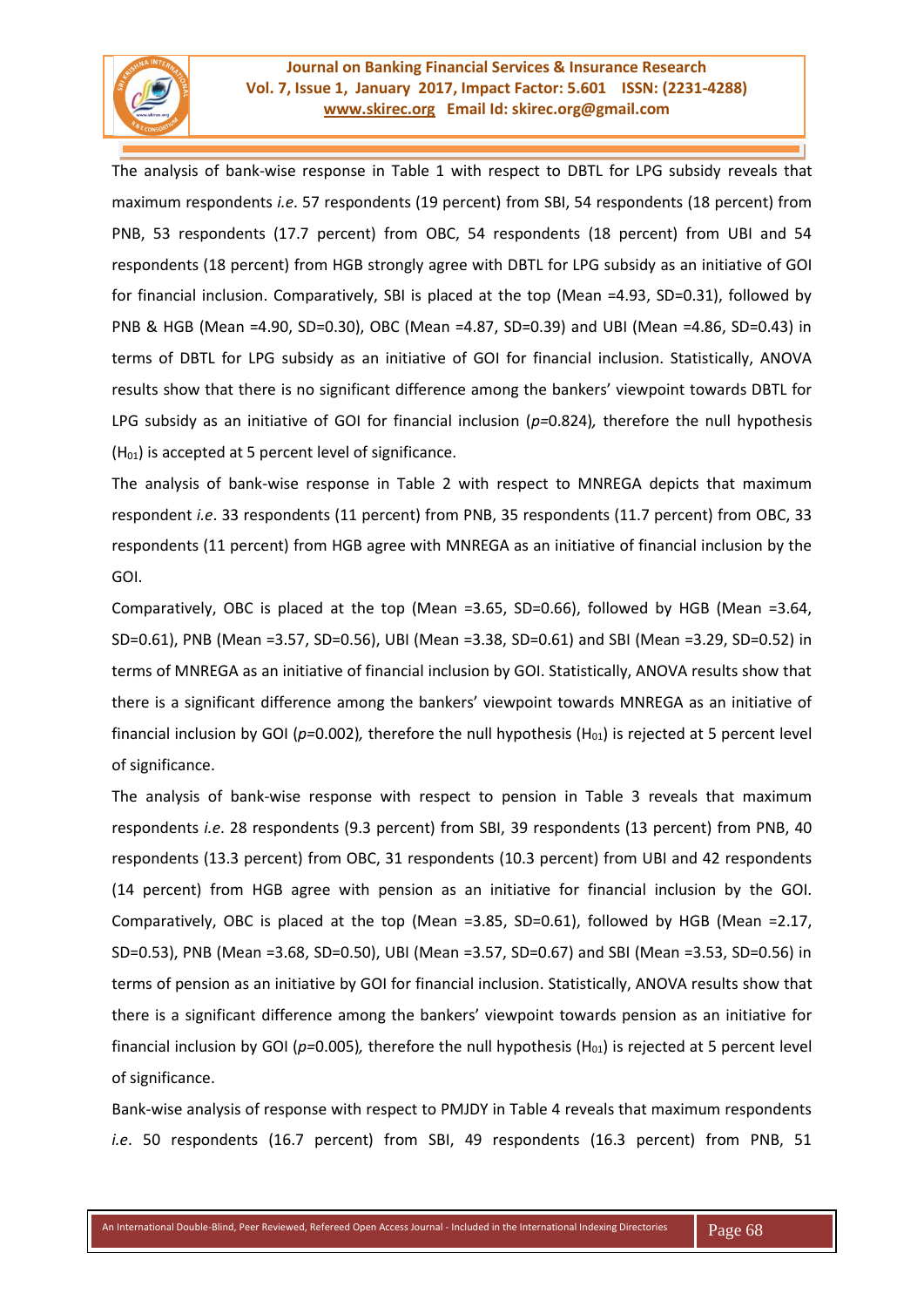

respondents (17 percent) from OBC, 47 respondents (15.7 percent) from UBI and 41 respondents (13.7 percent) from HGB strongly agree with PMJDY as an initiative of financial inclusion by GOI. Comparatively, OBC is placed at the top (Mean =4.72, SD=0.78), followed by SBI (Mean =4.65, SD=0.86), PNB (Mean =4.60, SD=0.88), UBI (Mean =4.52, SD=1.03) and HGB (Mean =4.32, SD=0.52) in terms of PMJDY as an initiative of financial inclusion. Statistically, ANOVA results show that there is no significant difference among the bankers' viewpoint from selected banks towards PMJDY as an initiative of financial inclusion ( $p=0.185$ ), therefore the null hypothesis (H<sub>01</sub>) is accepted at 5 percent level of significance.

#### **CONCLUSION**

The main focus of financial inclusion in India is to promote sustainable development and generating employment in rural areas for the rural population. It found that there is no significant difference among the bank-wise viewpoint towards DBTL for LPG Subsidy and PMJDY as an initiative by GOI for financial inclusion. On the other hand, significant different towards MNREGA and Pension as initiative by GOI for financial inclusion. The study also concluded that financial inclusion initiatives by GOI in order of their importance are DBTL for LPG Subsidy, PMJDY, Pension, and MNREGA as viewed by 90.7 percent, 79.3 percent, 60.0 percent and 48.0 percent bankers, respectively.

#### **REFERENCES**

- Dhar, S. K., (2013). Financial Inclusion in India: Its Prospects, Scopes and Challenges. Available at [http://ssrn.com/abstract=2337669.](http://ssrn.com/abstract=2337669)
- Joseph, M. (2010). Role of Financial Institutions in Financial Inclusion. *FICCI's Banking & Finance Journal*.
- Nair, N. S. & Tankha, A. (2015). *Inclusive Finance India Report 2014,* New Delhi: Oxford University Press.
- The Economist (2012). *Banking for Billions Increasing Access to Financial Services*, published by Barclays, London.
- Leeladhar, V. (2005). *Taking Banking Services to the Common Man - Financial Inclusion*. Commemorative Lecture by Deputy Governor Reserve bank of India at the Fedbank.
- Mohan, R. (2006). Economic Growth, Financial Deepening and Financial Inclusion. *Annual Bankers' Conference,* Hyderabad.
- RBI (2008). *Report of the Committee on Financial Inclusion.* Accessed from https://www.sksindia.com/downloads/Report\_Committee\_Financial\_Inclusion.pdf on 22/03/2016.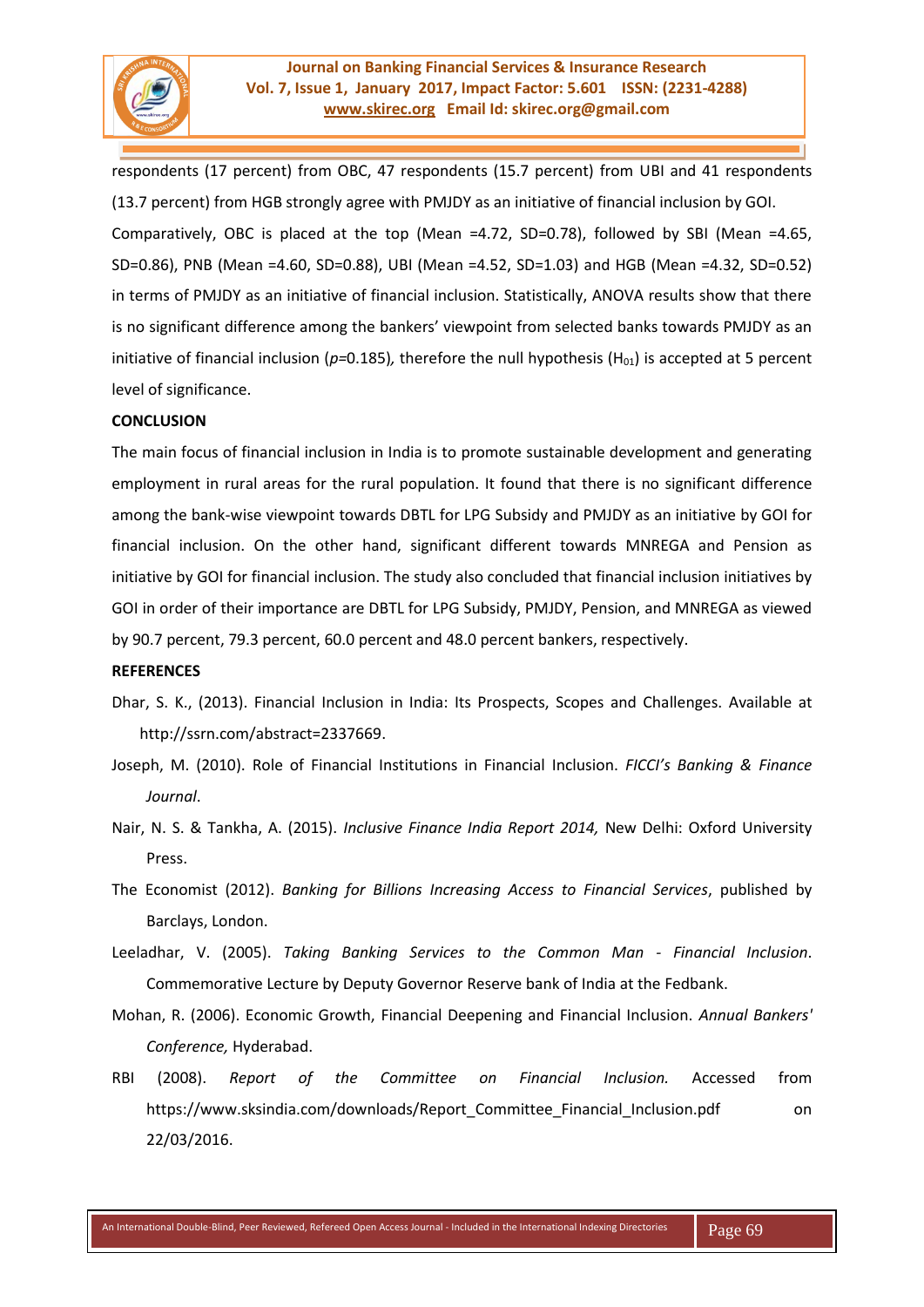

Rangarajan Committee (2008). *Report of the Committee on Financial Inclusion.* Government of India, New Delhi.

- Ramji, M. (2009). Financial Inclusion in Gulbarga: Finding Usage in Access. *New Economics Foundation*. 28 (4), 53-76.
- Adhikary, M. L & Bagli, S. (2010). Impact of SHGs on Financial Inclusion A Case Study in the District of Bankura. *Journal of Management and Information Technology*, 2 (1), 16-32.
- Atwal. V. K. (2016). Aadhaar Card as a tool of Financial Inclusion: A Study of Bankers' perspective. *International Journal of Research in Economics and Social Sciences. 6 (5), 61-68.*

| <b>Banks</b> | N/P      | SA   | A              | $\mathbf N$    | D          | <b>SD</b>   | <b>Total</b> | Mean | <b>SD</b> | <b>ANOVA</b> |       |
|--------------|----------|------|----------------|----------------|------------|-------------|--------------|------|-----------|--------------|-------|
|              |          |      |                |                |            |             |              |      |           | F            | Sig.  |
| <b>SBI</b>   | N        | 57   | $\overline{2}$ | $\mathbf{1}$   | 0          | $\mathbf 0$ | 60           | 4.93 | 0.31      | 0.378        | 0.824 |
|              | P        | 19.0 | 0.7            | 0.3            | ${\bf 0}.$ | $\cdot$ 0.  | 20.0         |      |           |              |       |
| PNB          | N        | 54   | 6              | 0              | 0          | 0           | 60           | 4.90 | 0.30      |              |       |
|              | P        | 18.0 | 2.0            | ${\bf .0}$     | ${\bf 0}.$ | $\cdot$ 0.  | 20.0         |      |           |              |       |
| OBC          | N        | 53   | 6              | 1              | 0          | 0           | 60           | 4.87 | 0.39      |              |       |
|              | <b>P</b> | 17.7 | 2.0            | .3             | 0.         | $\cdot 0$   | 20.0         |      |           |              |       |
| <b>UBI</b>   | N        | 54   | 4              | $\overline{2}$ | 0          | 0           | 60           | 4.86 | 0.43      |              |       |
|              | P        | 18.0 | 1.3            | 0.7            | .0         | $\cdot$ 0.  | 20.0         |      |           |              |       |
| <b>HGB</b>   | N        | 54   | 6              | 0              | 0          | $\mathbf 0$ | 60           | 4.90 | 0.30      |              |       |
|              | P        | 18.0 | 2.0            | .0             | 0.         | $\cdot 0$   | 20.0         |      |           |              |       |
| Total        | N        | 272  | 24             | 4              | 0          | 0           | 300          | 4.89 | 0.35      |              |       |
|              | P        | 90.7 | 8.0            | 1.3            | 0.         | $\cdot$ 0.  | 100.0        |      |           |              |       |

**Table 1: Bank-wise Analysis of DBTL for LPG Subsidy**

**Source**: Survey, **Note**: **N**= No. of Respondents, **P**= Percent, df=4,295, \*Significant at 5 percent level.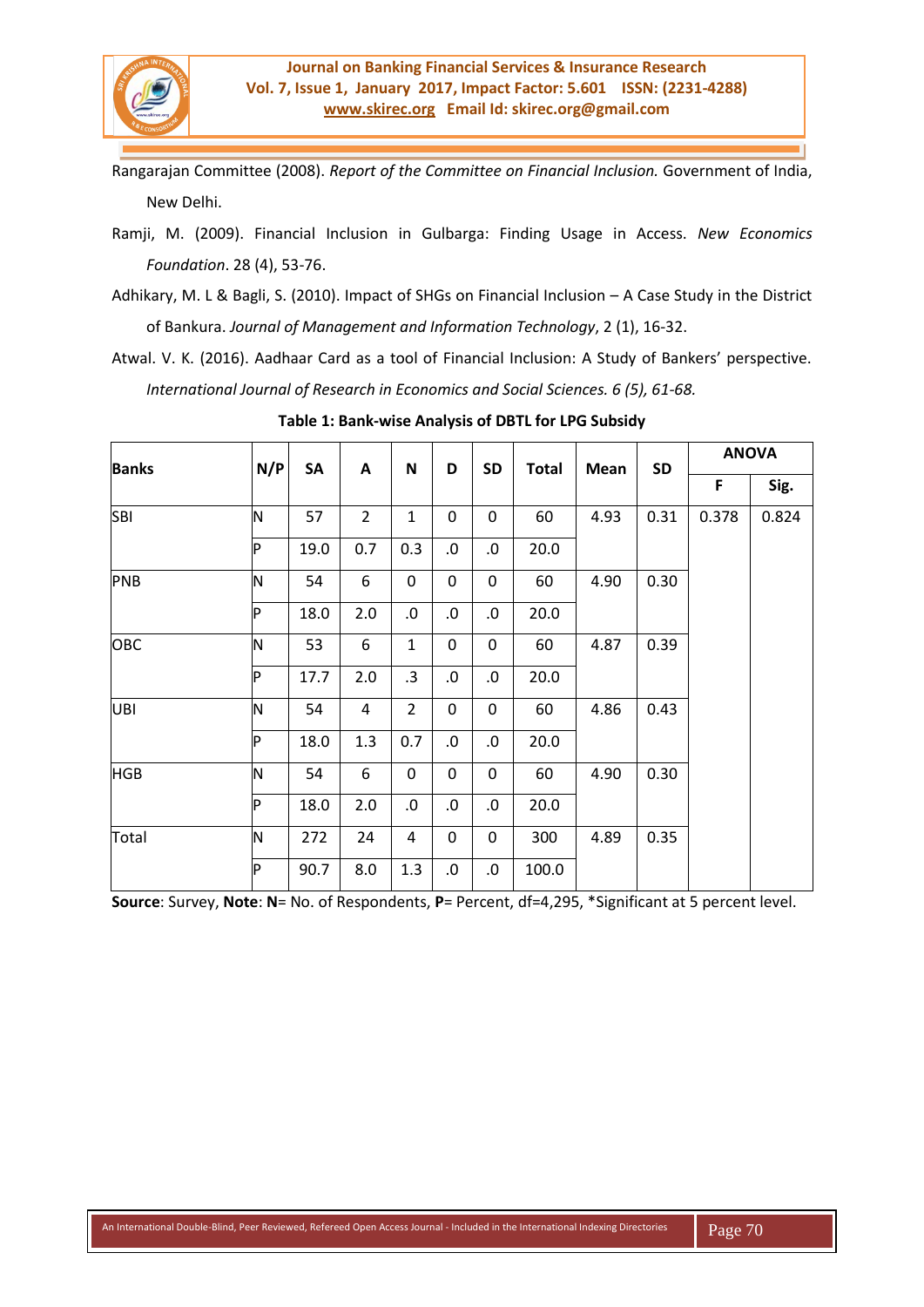

# **Journal on Banking Financial Services & Insurance Research Vol. 7, Issue 1, January 2017, Impact Factor: 5.601 ISSN: (2231-4288) [www.skirec.org](http://www.skirec.org/) Email Id: skirec.org@gmail.com**

| <b>Banks</b> | N/P | SA          | A    | N    | D              | <b>SD</b>        | <b>Total</b> | Mean         | <b>SD</b> | <b>ANOVA</b> |          |
|--------------|-----|-------------|------|------|----------------|------------------|--------------|--------------|-----------|--------------|----------|
|              |     |             |      |      |                |                  |              |              |           | F            | Sig.     |
| <b>SBI</b>   | N   | $\mathbf 0$ | 19   | 39   | $\overline{2}$ | $\mathbf 0$      | 60           | 3.29         | 0.52      | 4.448        | $0.002*$ |
|              | P   | $\cdot$ 0.  | 6.3  | 13.0 | 0.7            | $\cdot$ 0.       | 20.0         |              |           |              |          |
| PNB          | ΙN  | $\mathbf 1$ | 33   | 25   | $\mathbf{1}$   | $\boldsymbol{0}$ | 60           | 3.57<br>0.56 |           |              |          |
|              | P   | .3          | 11.0 | 8.3  | .3             | .0               | 20.0         |              |           |              |          |
| OBC          | N   | 3           | 35   | 21   | 0              | $\mathbf{1}$     | 60           | 3.65         | 0.66      |              |          |
|              | P   | 1.0         | 11.7 | 7.0  | $.0\,$         | 0.3              | 20.0         |              |           |              |          |
| UBI          | ΙN  | $\mathbf 1$ | 24   | 32   | 3              | 0                | 60           | 3.38         | 0.61      |              |          |
|              | P   | 0.3         | 8.0  | 10.7 | 1.0            | $.0\,$           | 20.0         |              |           |              |          |
| <b>HGB</b>   | ΙN  | 3           | 33   | 23   | $\mathbf{1}$   | $\mathbf 0$      | 60           | 3.64         | 0.61      |              |          |
|              | Þ   | $1.0\,$     | 11.0 | 7.7  | 0.3            | $\cdot$ 0.       | 20.0         |              |           |              |          |
| Total        | ΙN  | 8           | 144  | 140  | $\overline{7}$ | $\mathbf{1}$     | 300          | 3.50         | 0.61      |              |          |
|              | Þ   | 2.7         | 48.0 | 46.7 | 2.3            | 0.3              | 100.0        |              |           |              |          |

## **Table 2: Bank-wise Analysis of MNREGA**

**Source**: Survey, **Note**: **N**= No. of Respondents, **P**= Percent, df=4,295, \*Significant at 5 percent level.

| <b>Banks</b> | N/P          | SA             | A    | $\mathsf N$ | D            | <b>SD</b>  | <b>Total</b> | Mean         | <b>SD</b> | <b>ANOVA</b> |          |  |
|--------------|--------------|----------------|------|-------------|--------------|------------|--------------|--------------|-----------|--------------|----------|--|
|              |              |                |      |             |              |            |              |              |           | F            | Sig.     |  |
| <b>SBI</b>   | ΙN           | $\overline{2}$ | 28   | 30          | $\pmb{0}$    | 0          | 60           | 3.53         | 0.56      | 3.853        | $0.005*$ |  |
|              | P            | 0.7            | 9.3  | 10.0        | $0. \,$      | .0         | 20.0         |              |           |              |          |  |
| PNB          | N            | $\mathbf{1}$   | 39   | 20          | $\pmb{0}$    | 0          | 60           | 3.68<br>0.50 |           |              |          |  |
|              | $\mathsf{P}$ | 0.3            | 13.0 | 6.7         | 0.           | .0         | 20.0         |              |           |              |          |  |
| OBC          | N            | 6              | 40   | 13          | $\mathbf{1}$ | 0          | 60           | 3.85         | 0.61      |              |          |  |
|              | P            | 2.0            | 13.3 | 4.3         | 0.3          | $\cdot 0$  | 20.0         |              |           |              |          |  |
| <b>UBI</b>   | ΙN           | 3              | 31   | 23          | 3            | 0          | 60           | 3.57         | 0.67      |              |          |  |
|              | $\mathsf{P}$ | 1.0            | 10.3 | 7.7         | 1.0          | .0         | 20.0         |              |           |              |          |  |
| <b>HGB</b>   | N            | 4              | 42   | 14          | $\pmb{0}$    | 0          | 60           | 3.83         | 0.53      |              |          |  |
|              | Þ            | 1.3            | 14.0 | 4.7         | $0. \,$      | $\cdot 0$  | 20.0         |              |           |              |          |  |
| Total        | N            | 16             | 180  | 100         | 4            | 0          | 300          | 3.69         | 0.59      |              |          |  |
|              | P            | 5.3            | 60.0 | 33.3        | 1.3          | ${\bf 0}.$ | 100.0        |              |           |              |          |  |

## **Table 3: Bank-wise Analysis of Pension**

**Source**: Survey, **Note**: **N**= No. of Respondents, **P**= Percent, df=4,295, \*Significant at 5 percent level.